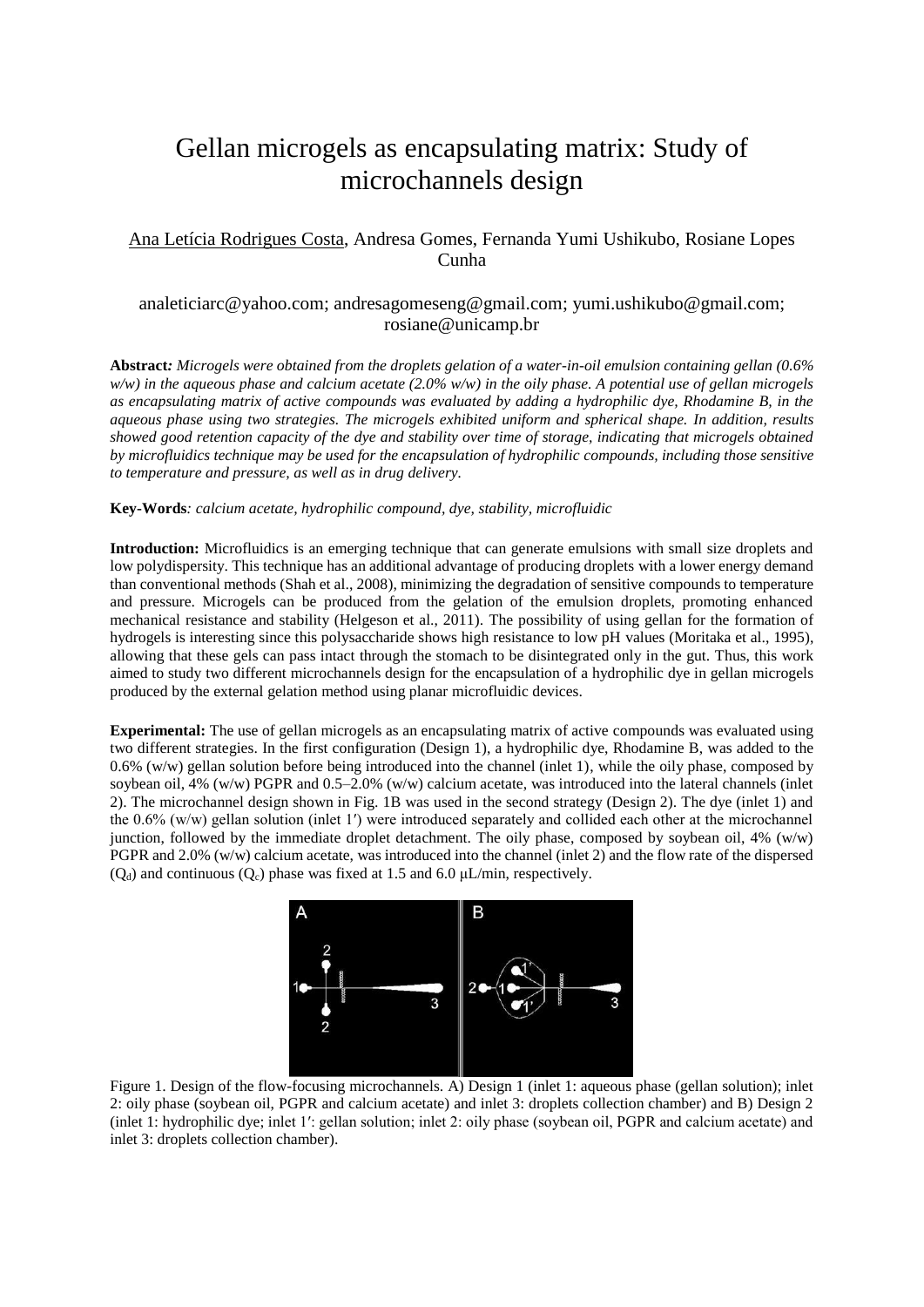**Results and discussion:** The dye was added to the gellan aqueous solution before its injection into the microchannels in Design 1. Encapsulation of Rhodamine B was carried out by inserting the gellan gum solution and Rhodamine B in different channels in Design 2, i.e., the fluids were mixed within the device. However, in both conditions was observed a good retention and a high intensity of Rhodamine B dye onto the interface of particles (Fig. 2A and B1). Fig. 2C shows the droplet formation using Design 2 and the Rhodamine B aqueous solution (fluorescent) flowing inside the central microchannel. The particles average diameter ( $D_{32,0}$ ) was 106.6  $\pm$ 0.4  $\mu$ m (CV = 0.4%) and 106.8  $\pm$  2.9  $\mu$ m (CV = 2.7%) using Design 1 and 2, respectively. The particles average diameter were similar and despite of the increase in the CV in Design 2, this value is even smaller than coefficients of variation of droplets generated by conventional methods of emulsions production. This result suggests that the microgels produced by both configurations could be used in the encapsulation of hydrophilic compounds, especially those temperature-sensitive ones, such as vitamins and probiotics, and those carrying active biological structures, such as enzymes and cells. The optical microcopy of individual particles shows the microgel surface changes over time during about 2 min (Fig. 6D). A rough surface layer was observed just few seconds after preparation, but this characteristic became more intense over time. Moreover a phase separation between the oily phase and microgels was observed after one day of storage. Microgels were stable during 10 days of storage, maintaining the average size almost unchanged during this time, with values of  $D_{32,0}/D_{32,5} > 0.92$  and narrow size distribution (CV = 3.3%) (Fig. 2E and F1). In addition, the high intensity of Rhodamine B dye onto the interface of freshly particles was observed even after 10 days confirming the good retention and stability of dye over time (Fig. 2F2).



Figure 2. Gellan microgels produced by Design 1 (A) and Design 2 (fluorescent (B1) and optical microscopy (B2)). Microchannel optical microscopy and fluorescence microscopy of Rhodamine B solution by Design 2 (C); scale bar: 500 μm. Gellan microgel surface over time during about 2 min (D). Optical microscopy of gellan microgels freshly prepared (E) and after 10 days of storage (optical (F1) and fluorescent microscopy (F2)); scale bar: 100 μm. Red areas represent Rhodamine B retention within the particles. Process conditions:  $Q_d = 1.5 \mu L/min$ and  $Q_c = 6.0 \mu L/min$ .

**Conclusion:** The visual characteristics of the gellan microgels obtained by the addition of a hydrophilic compound into the gellan solution or in separated channels were similar. Gellan microgels were stable during 10 days of storage, maintaining the average size almost unchanged during this time. Therefore, the choice of the encapsulation design of hydrophilic compounds in microfluidic devices will be a function of the properties of the biopolymer and the disperse phase, as well as the particle applications and process conditions.

**References and acknowledgements:** The authors thank CAPES – Brazil (DEA/FEA/PROEX) and FAPESP – Brazil (FAPESP 2007/58017-5 and 2011/06083-0) for their financial support. Ana Letícia Rodrigues Costa thanks CNPq – Brazil (CNPq 130534/2013-7) and Andresa Gomes thanks CNPq – Brazil (130544/2013-2) for the fellowship; Rosiane Lopes Cunha thanks CNPq (CNPq 305477/2012-9) for the productivity grant. The authors appreciate the technical support given by Professor Angelo Gobbi and Maria Helena de Oliveira Piazzeto of the Microfabrication Laboratory at the Brazilian Center for Research in Energy and Materials (CNPEM).

Refererences: [1] Shah, R. K., Shum, H. C., Rowat, A. C., Lee, D., Agresti, J. J., Utada, A. S., Chu, L. Y., Kim, J. W., Fernandez-Nieves, A., Martinez, C. J., & Weitz, D. A., Designer emulsions using microfluidics. Materials Today, **11**(4), 18-27 (2008).